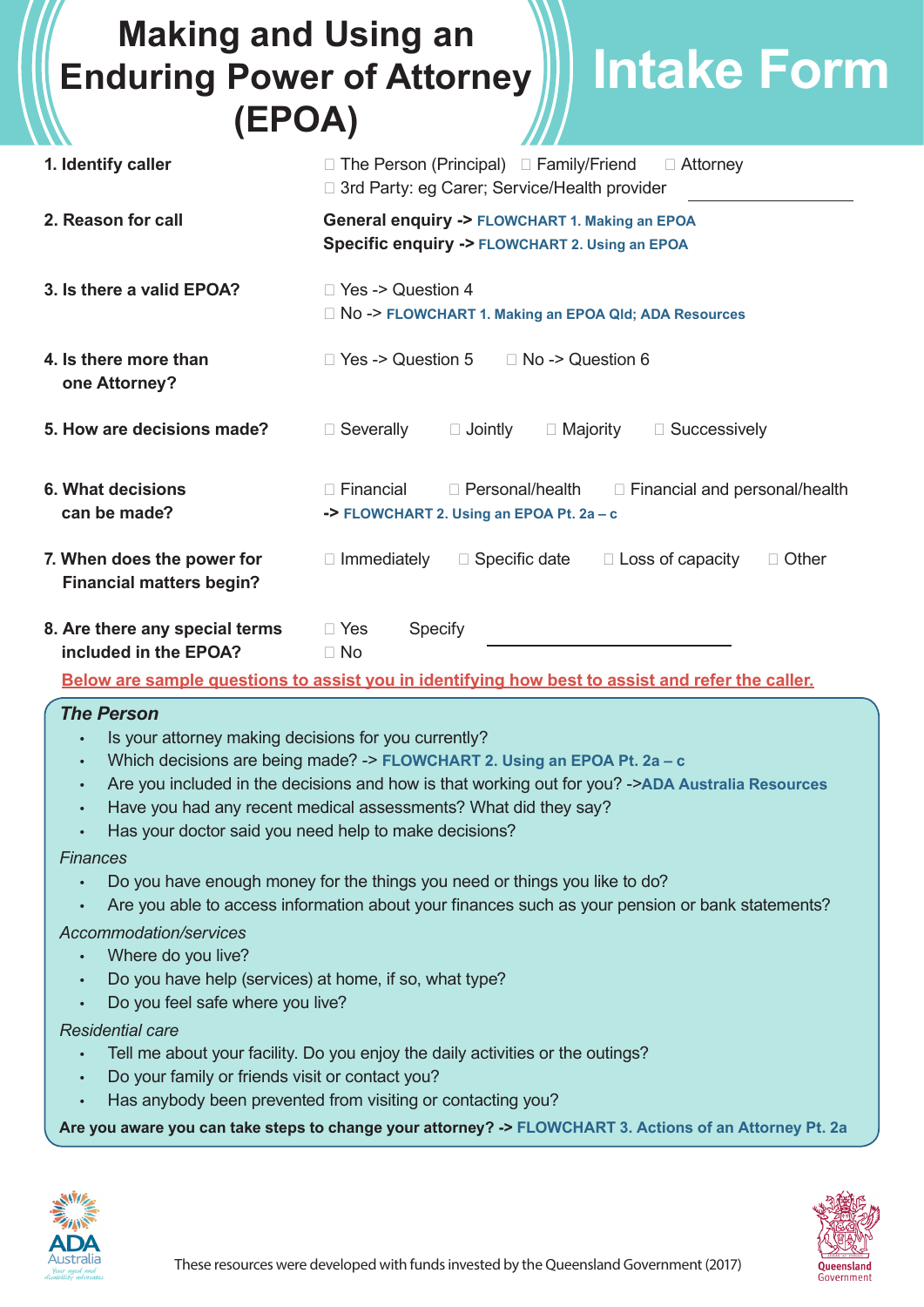### **The Attorney(s)**

- Are you aware of your legal duties and responsibilities as attorney? -> **ADA Australia Resources**
- Has the person's capacity been formally assessed? What were the results? -> **FLOWCHART 2. Using an EPOA Pt. 4**
- Have you started making decisions for the person? What type of decisions have you made? -> **FLOWCHART 2. Using an EPOA Pt. 2a – c**
- Are you including the person in decision making, as you are required to do? -> **ADA Australia Resources**
- Have you provided copies of the EPOA and assessments to relevant organisations? eg banks; service providers; health professionals? -> **FLOWCHART 2. Using an EPOA Pt. 1**
- Are your decisions being questioned by anyone? -> **FLOWCHART 3. Actions of an Attorney Pt. 2a.**
- Have you considered meeting with the person or others who may be questioning your decisions to explain the reasons for certain decisions?
- Has an application been made to QCAT to review or remove you as attorney? -> **FLOWCHART 3. Actions of an Attorney Pt. 2a**

*Do you wish to continue acting as attorney? ->* **FLOWCHART 3. Actions of an Attorney Pt. 3**

#### **Mediation can assist to resolve disagreements, have you or others considered this as an option?**

#### **3rd Parties**

- Are you aware how an attorney should act and make decisions? -> **FLOWCHART 3. Actions of an Attorney Pt. 1; ADA Australia Resources**
	- Are you concerned about the person's -
	- Accommodation, health, care needs, social isolation or general wellbeing?
	- Finances?
	- Problems about contact with family/friends/health professionals/services?
	- Are you concerned/disagree with a decision or actions of the attorney? Why? -> **FLOWCHART 3. Actions of an Attorney Pt. 2**

#### **Have you discussed this with the attorney?**

- Yes. What was the response?
- No. Is there a reason why you have not spoken to the attorney?

#### **Referral & Resources.**

Queensland Government Publications (EPOA forms): **www.publications.qld.gov.au/** Office of the Public Guardian: Ph. (07) 3234 0870 or 1300 653 187 **www.publicguardian.qld.gov.au** Public Trustee of Queensland: Ph. 1300 360 044 **www.pt.qld.gov.au** Queensland Civil and Administrative Tribunal (QCAT): Ph. 1300 753 228 ): **www.qcat.qld.gov.au** Aged and Disability Advocacy Australia: **www.adaaustralia.com.au/resources/ada-resources/**

## **Support organisations.**

Aged and Disability Advocacy Australia: Ph. (07) 3637 6000 or 1800 818 338 **www.adaaustralia.com.au** Carers Queensland: Ph. (07) 3900 8100 or 1800 242 636 **www.carersqld.asn.au**  COTA Queensland: Ph. (07) 3316 2999 **www.cotaqld.org.au** Elder Abuse Prevention Unit (EAPU): Ph. (07) 3867 2525 or 1300 651 192 **www.eapu.com.au** Queensland Advocacy Incorporated (QAI): Ph. (07) 3236 1122 **www.qai.org.au** Seniors Legal and Support Service (SLASS): Ph. (07) 3214 6333. For regional phone numbers see: **www.qld.gov.au/ seniors/legal-finance-concessions/legal-services/**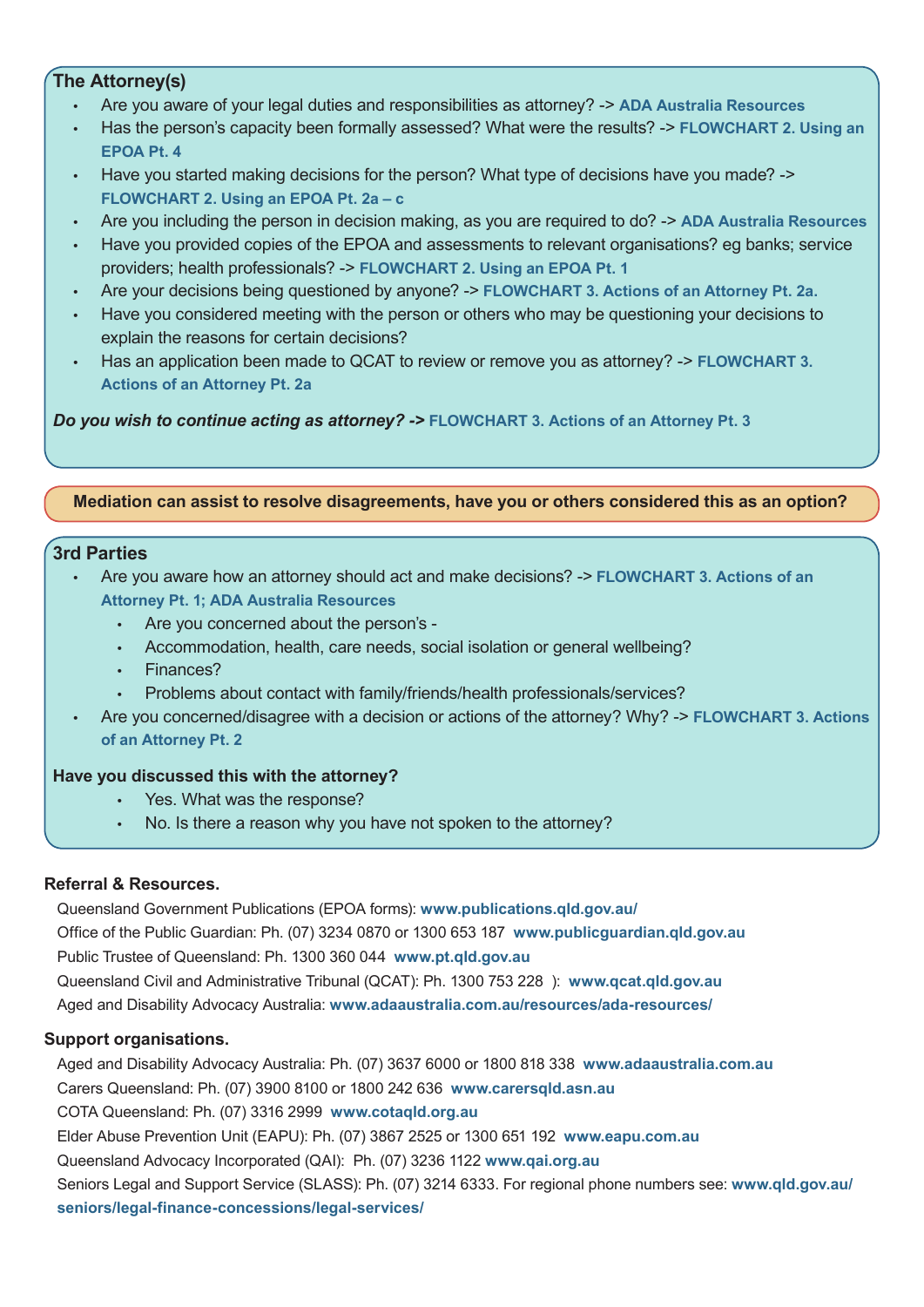